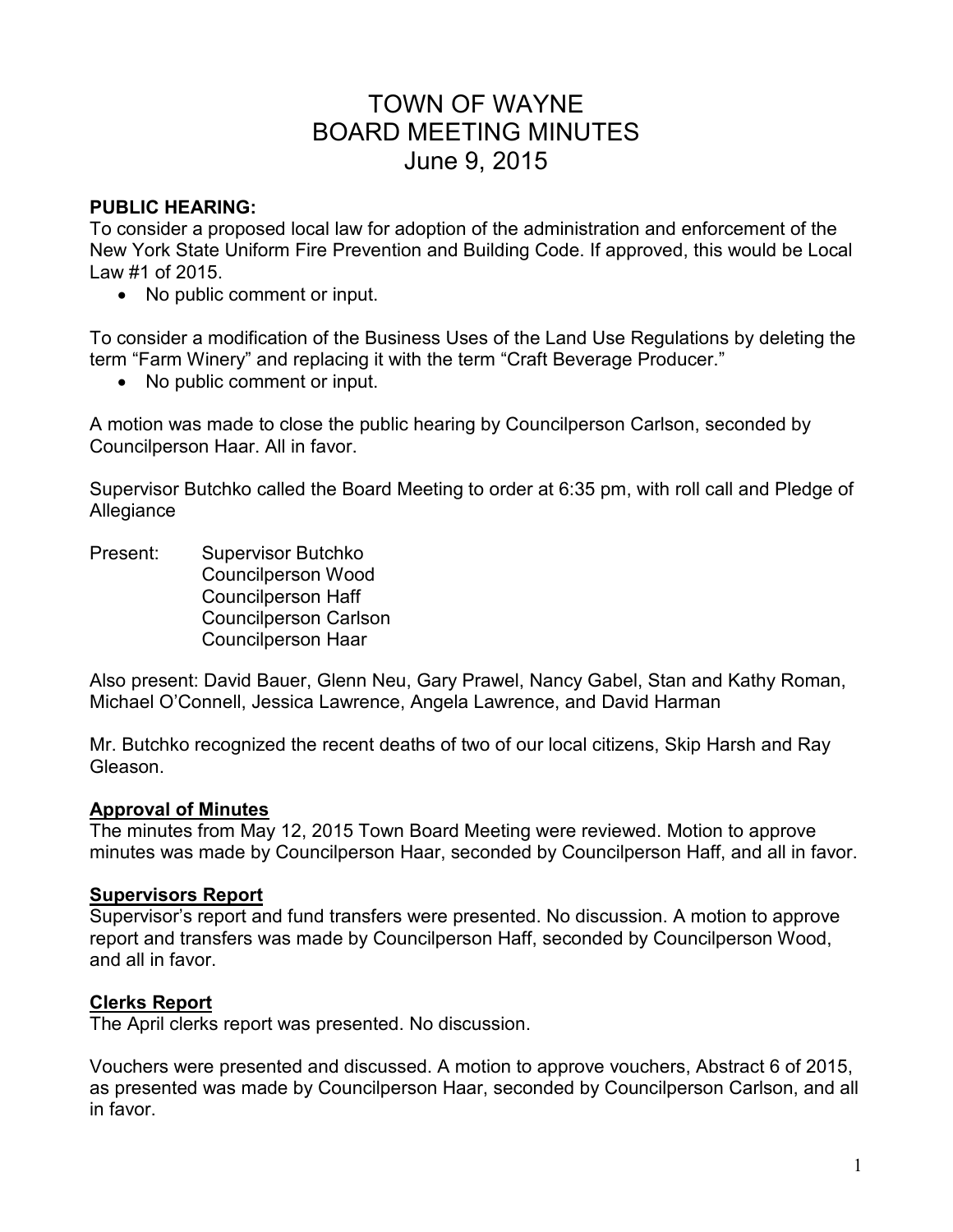- General Account
	- $\circ$  Voucher 136 Voucher 160
	- o Total \$9,752.21
- Highway Account
	- o Voucher 59 Voucher 70
	- $\circ$  Total \$59,409.33
- TA Account
	- $\circ$  Voucher 23 27
	- $\circ$  Total \$7,192.99

## **Legal**

Next month Supervisor Butchko will present all bills so far and a breakdown of monies spent out of the \$6000 retainer paid up front.

Resolution for a Local Law #1 of 2015 was made to adopt the administration and enforcement of the New York State Uniform Fire Prevention and Building Code was made by Councilperson Haar, seconded by Councilperson Haff. All in favor.

Resolution to reappoint Mr. Gill Harrop as Code Enforcement Officer for the Town of Wayne was made by Councilperson Carlson, seconded by Councilperson Wood. All in favor.

Resolution was made to maintain the existing fee schedule by Councilperson Haff, seconded by Councilperson Carlson. All in favor.

## **Justice Report**

Report reviewed as submitted. No discussion.

#### **Highway Superintendent Report**

Journal presented and discussed.

Town Clean Up was very successful, almost too successful. However, in the future, the County may bill the town for excess tonnage. The current limit is 20 tons. Next year there will be a need for strict set hours, more help and supervision, better regulation on what gets dumped, and a way to close the area when the clean-up is over. The Town may want to consider budgeting an amount for potential billing for next year

Mr. Bauer stated that some of the new Town of Wayne signs are up and in place throughout the town.'

Mike O'Conner of Larson Associates did a presentation of what has happened with the NYS CDBG project (#1218.CP 73-14) grant and what needs to happen next. Focus will be on creating a 'Green Infrastructure' instead of just bigger pipes and drains. This portion of the grant will need to be completed with specific action plans because the application for additional grant monies to implement actions needs to be submitted by the end of July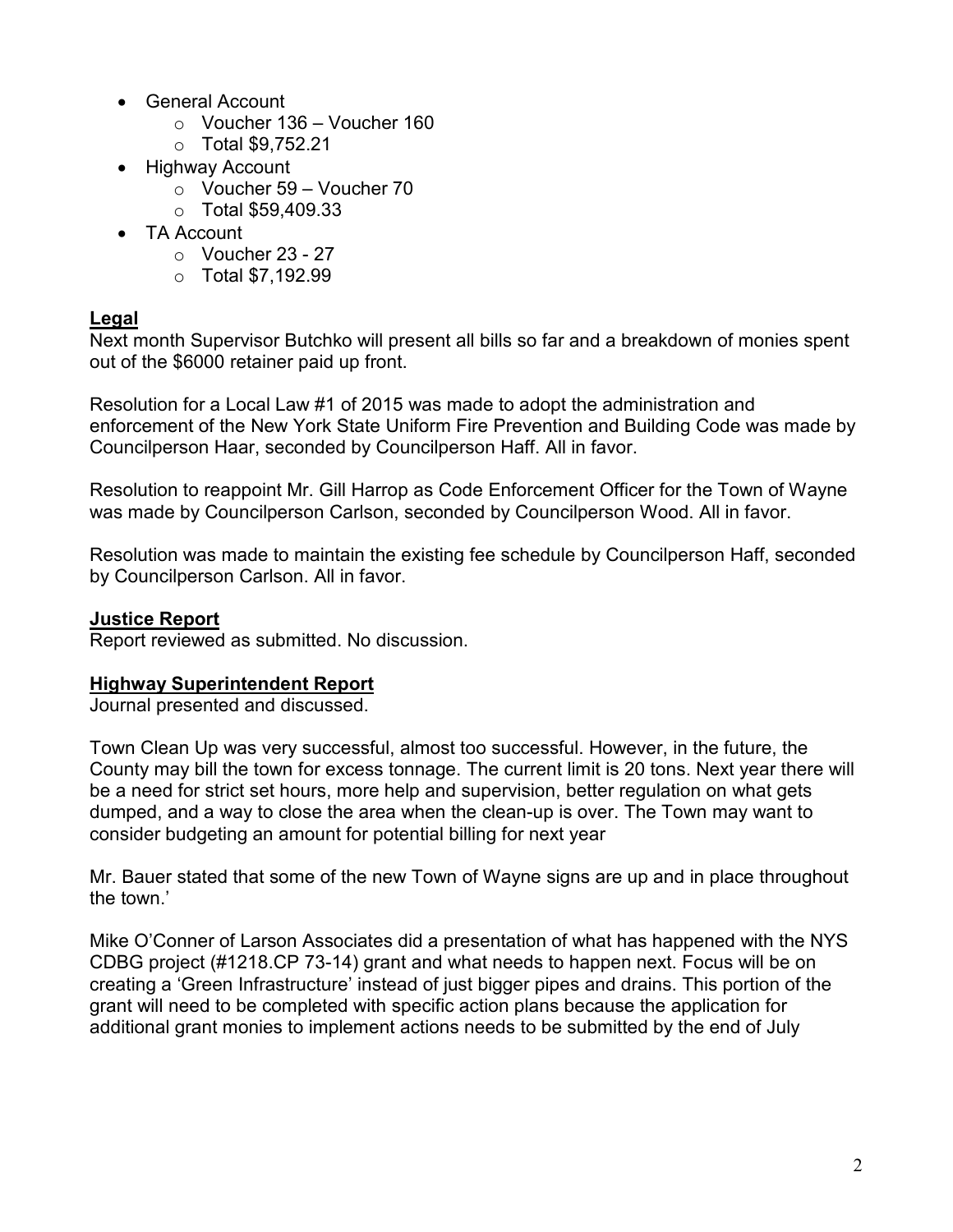# **Property Assessor Report**

Report reviewed as submitted. Books will be officially closed July 1<sup>st</sup>. Four people came to the Board of Assessment Review. Drop in property values based on the property slump of Waneta Lake. There are now 44 agriculture properties, identified and properly recorded and in production, up from 9 properties four years ago. A motion was received to go from a 5 member assessment board to a 3 member assessment board by Councilperson Haar, seconded by Councilperson Carlson. All in favor.

# **Code & Zoning Officer**

Review of report as submitted. No discussion.

## **Planning Board**

Last Board minutes were reviewed as submitted. No discussion.

Regarding the LUR, a proposal was received from John Caruso and he wants a considerable amount of money. Amy Dlugos, Steuben County Planner recommended Sharon Lilla of Barton Loguidice, former Wayne County Planner. She will review LURs. Supervisor Butchko hopes to meet with her later this month. Mr. Neu will follow up also with the Association of Towns attorney.

# **Watershed**

Report Reviewed. No discussion.

# **Dog Control Officer**

No dog control report.

#### **History Group**

Report reviewed. No discussion.

#### **Web Site**

Report reviewed. Supervisor Butchko and Town Clerk Mooney met with Scott Demmin today to review and update the current website

#### **Other Business**

Boat Launch – KLA provided the town with a sign that will be placed at the boat launch regarding invasive species and boat cleaning DEC regulations that become law in September.

Steuben Co. Gov't Efficiency Plan – The Town completed its application to the county.

Playground Equipment – David and Lori Harman have donated used playground equipment for the town's use if it so desires. Supervisor and Superintendent will inspect it.

Water System Meters – Had a 600 gallon spike in one day in water usage with the homes across the street. The Supervisor will look at the cost and legality of installing meters. This is just for watching for leaks, so one system can be isolated without affecting the others.

#### **Public Comments**

Stan and Kathy Roman presented and read the attached letter.